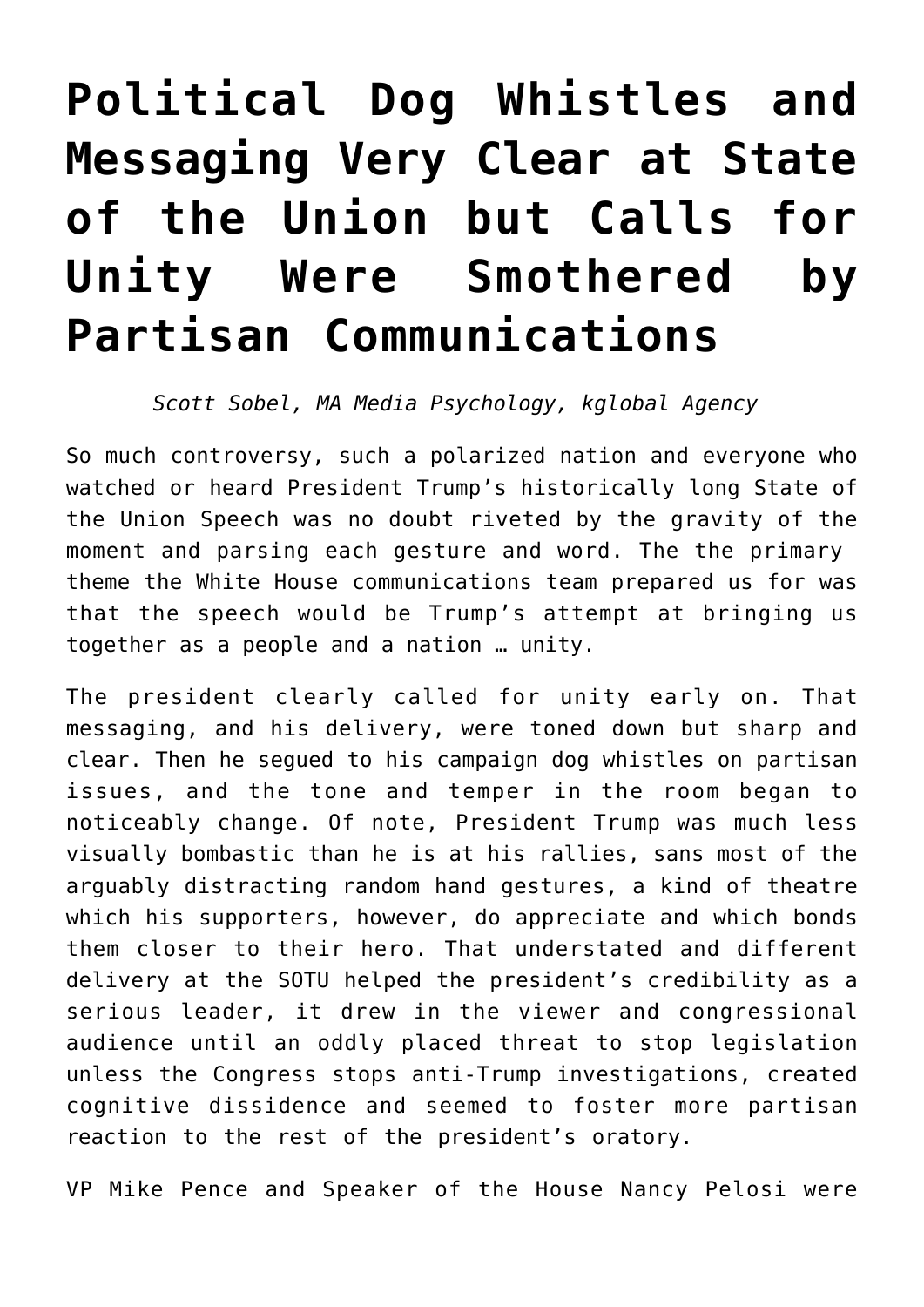bracketed behind the president, as is customary, and were not really very demonstrative until the "investigation" comments were made by President Trump. Up to that point, Pence was smiling and nodding his head in time with the president's points while Pelosi was pretty still, lips pursed, stoic. That changed when the president began referencing his signature issues – build the wall, keep us safe from Hispanic violent criminals, no late-term abortion, and also a point where the president announced the U.S. would probably be at war with North Korea now if he wasn't elected.

After those Make America Great Again references and others, Pence smiled more broadly and nodded more emphatically in agreement and Pelosi more than once began leading her Democratic congressional contingent like a concert conductor instead of a politician. She even began shuffling papers as the president spoke, obviously dismissive of what was being said by the leader just a few feet in front of her or she deliberately flourished her papers like a baton, leading her caucus.

To his credit, the president didn't react much to distractions or change his unusually measured delivery unless he smiled and even ad-libbed when recognizing the special guests seated near the First lady in the balcony – bi-partisan crowd pleasers, any audience appreciates seemingly authentic reaction. The biggest applause lines came when the president acknowledged the success of women in the workforce including those newly elected to Congress, and then cutely commented on the bipartisan laughter.

There were indeed times of a unified reaction from all of the Congress when President Trump squeezed patriotic triggers: applauded a critically ill and brave child cancer survivor, commended Holocaust survivors, valiant soldiers and a lifesaving officer who rescued victims during the bigotry-fueled mass murder at a Pittsburgh synagogue last year. The president was also very effective when delivering another call for bi